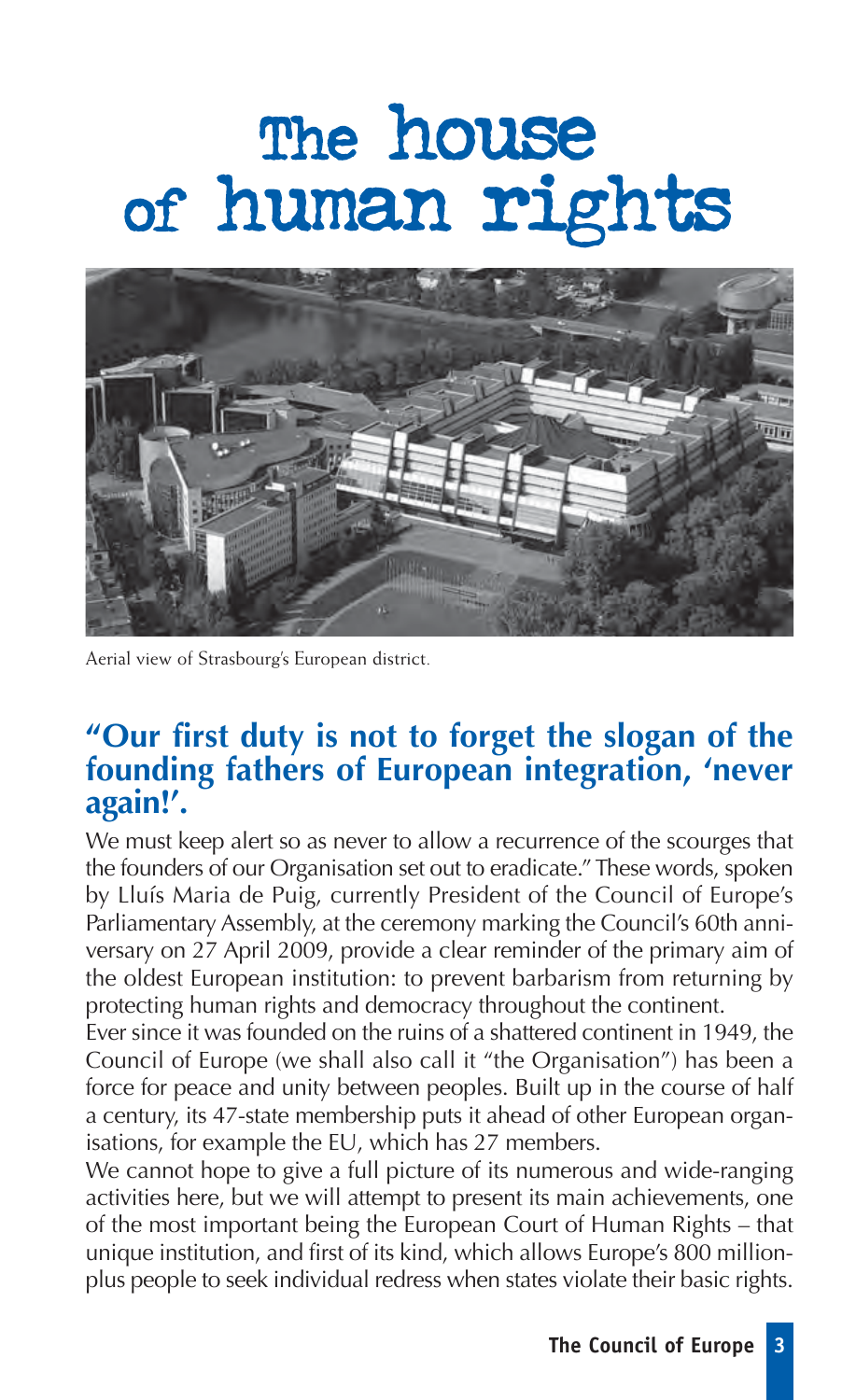# **Origins**

**In the immediate aftermath of the Second World War, it was generally felt that a new-style organisation was needed to ensure that totalitarianism would never get a second chance in Europe, and guarantee peace, democracy\* and human rights\* throughout the continent.**

### **From Zurich to The Hague**

Even before the war ended, politicians like Winston Churchill (British Prime Minister), idealists like Richard Coudenhove-Kalergi (Austria), writers like Salvador de Madariaga (Spain) and former members of the French Resistance like Henri Frenay and Albert Camus were envisaging a fresh political start for post-war Europe.

Their aspirations were magnificently voiced by Churchill, who had just left office, in his historic speech to Zurich students on 19 September 1946. Franco-German reconciliation and unification of the "European family" were his primary demands. "We must create something like a United States of Europe," he declared. His words struck a chord in the hearts of countless war-traumatised Europeans, and many of them helped to found the International Co-ordinating Committee of Movements for European Unity in 1947. This symbolic comingtogether was the first step, and the next came when

#### **Churchill's vision**

**"I trust that the European family can act unitedly as one under a council of Europe." Winston Churchill, letter to the War Cabinet, October 1942.**

the various pro-Europe movements organised a huge congress in The Hague (Netherlands) from 7 to 10 May 1948, to promote unity and lay the foundations of the future Europe.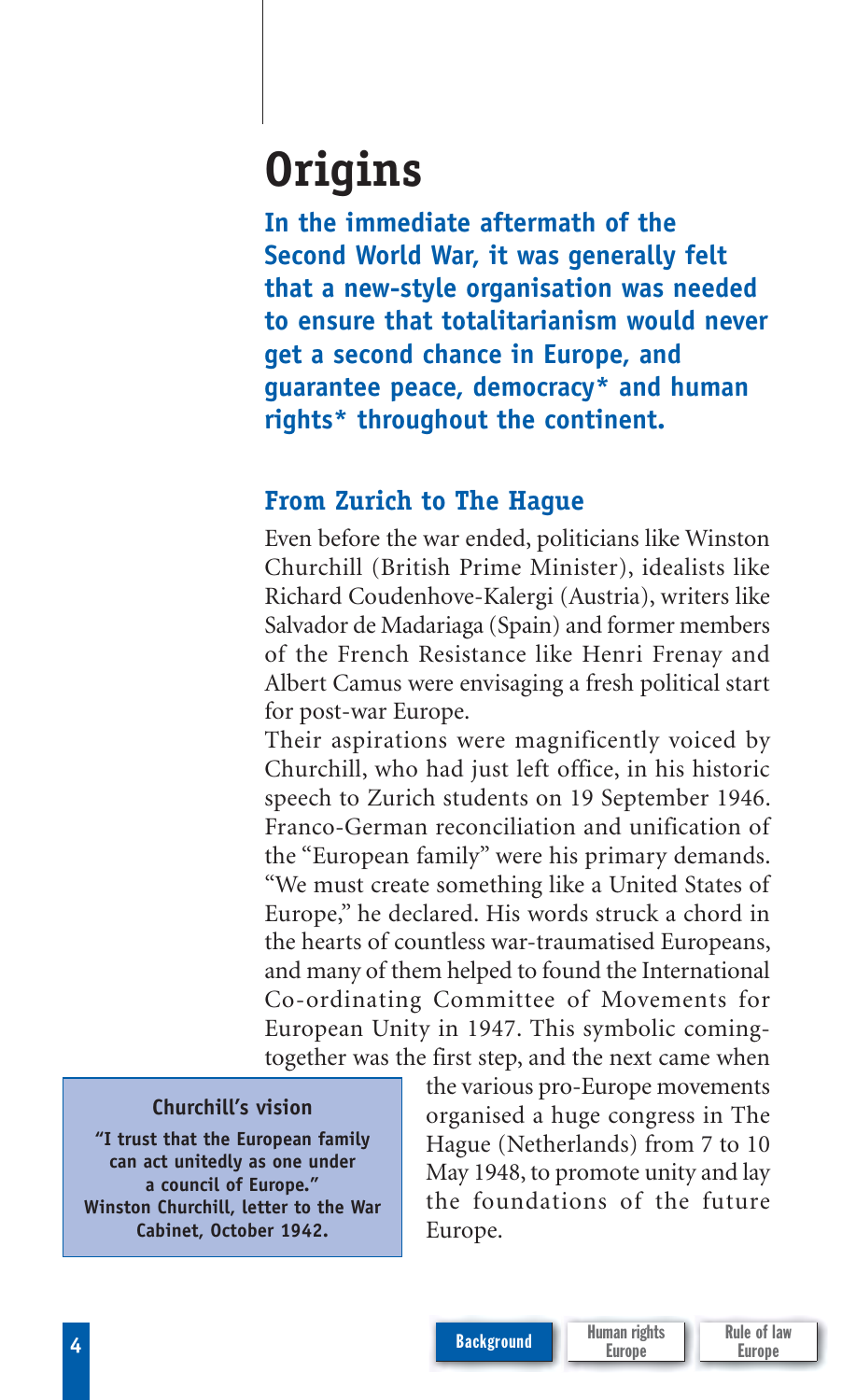#### **The Hague Congress**

Chaired by Winston Churchill, the congress was attended by 800 leading Europeans and delegates from 30 countries, including the 10 founder members of the future Council of Europe, as well as Germany, Austria, Greece, Iceland, Liechtenstein, Switzerland and Turkey. There were also observers from Bulgaria, Hungary, Poland, Yugoslavia and even the United States and Canada. All Europe was represented, and coverage by 250 journalists maximised the meeting's media impact.

But a split soon developed between the "federalists", who (as the name suggests) wanted a federal\* Europe, and the "unionists", who were determined to preserve state sovereignty.\*

The congress ended by recommending three things: establishment of an economic and political union to ensure security and social progress; convening of a deliberative assembly; and preparation of a human rights charter with a European court of justice to enforce it.

#### **From London to Strasbourg**

France and Belgium wanted a federal Europe, while the United Kingdom saw intergovernmental co- operation as the answer. The second option carried the day and, on 5 May 1949, the Council of Europe was brought into being by the Treaty of London, signed by 10 countries: Belgium, Denmark, France, Ireland, Italy, Luxembourg, the Netherlands, Norway, Sweden and the United Kingdom.

The Committee of Ministers (CM, see pp. 10-11) met for the first time in Strasbourg on 8 August, and immediately invited Greece, Turkey and Iceland to join the new organisation. Greece and Turkey did so the next day, and Iceland followed suit on 7 March 1950.

#### **Why Strasbourg?**

**It was Ernest Bevin, British Foreign Secretary from 1945 to 1951, who suggested putting the Council in Strasbourg. He saw the Alsatian capital as a symbol of Franco-German reconciliation, essential to a peaceful future for the continent.**

> **Born of the trauma of the Second World War, the Council of Europe set out to bring all the countries of Europe together in defence of the rule of law,\* fundamental freedoms and democracy.**

Democratic<br>Europe

**Other activities More details Council of Europe 5**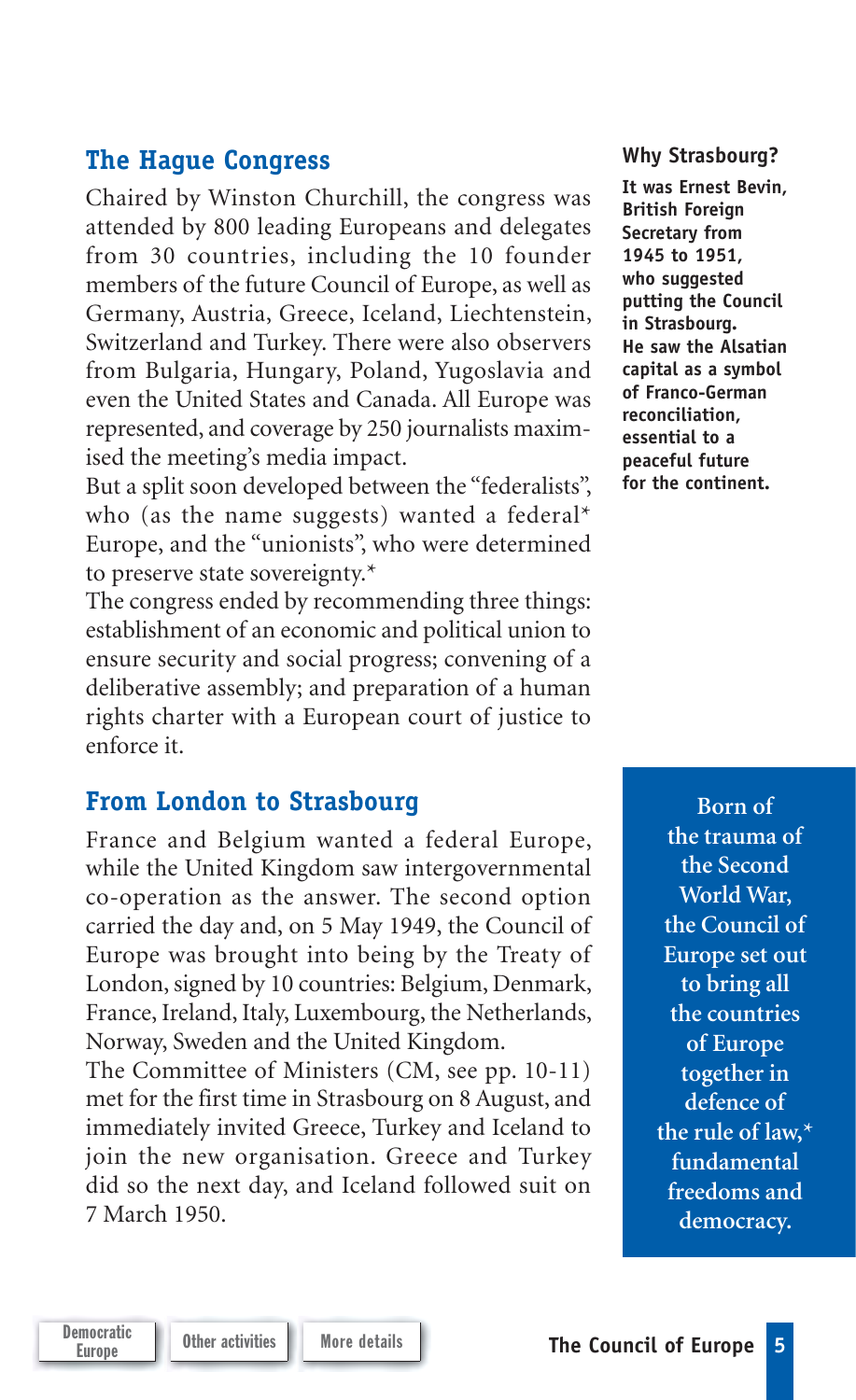# **Europe on the way**

### **Barely born, the Council started growing – attaining 23 members by 1989.**

### **Competitor in sight**

Chapter 1 of the Council of Europe's 1949 Statute\* states that its aim is "to achieve a greater unity between its members for the purpose of safeguarding and realising the ideals and principles which are their common heritage and facilitating their economic and social progress". Its vast field of action covers "economic, social, cultural, scientific, legal and administrative matters" – only national defence is missing from the list. Itself the fruit of compromise, the Statute says nothing about a constitution\* or a federal\* system for Europe.

Just a year later, Robert Schuman, who wanted full economic union, suggested that the Council's members should establish a European Coal and Steel Community (ECSC), with political and budget resources of its own. Belgium, France, Italy, Luxembourg, the Netherlands and the Federal Republic of Germany (FRG) backed the scheme and signed this first Community – forerunner of the 1957 European Economic Community (EEC) – into being on 18 April 1951.

The Council of Europe thus found itself competing with other institutions, particularly those of the later European Union  $(EU)^*$  – but it still remained the leading force for integration.

#### **The Council expands**

Between 1949 and 1969, three kinds of state joined the Council: those debarred from doing so in the war's immediate aftermath (the Federal Republic of Germany in 1950, Austria in 1956), those initially

**The European Cultural Convention\* In July 1957, long before the end of Franco's reign, Spain took the first step towards membership of the Council by ratifying one of its most important texts: the European Cultural Convention. The same course was later followed by many of the countries which flocked to join in the 1990s.**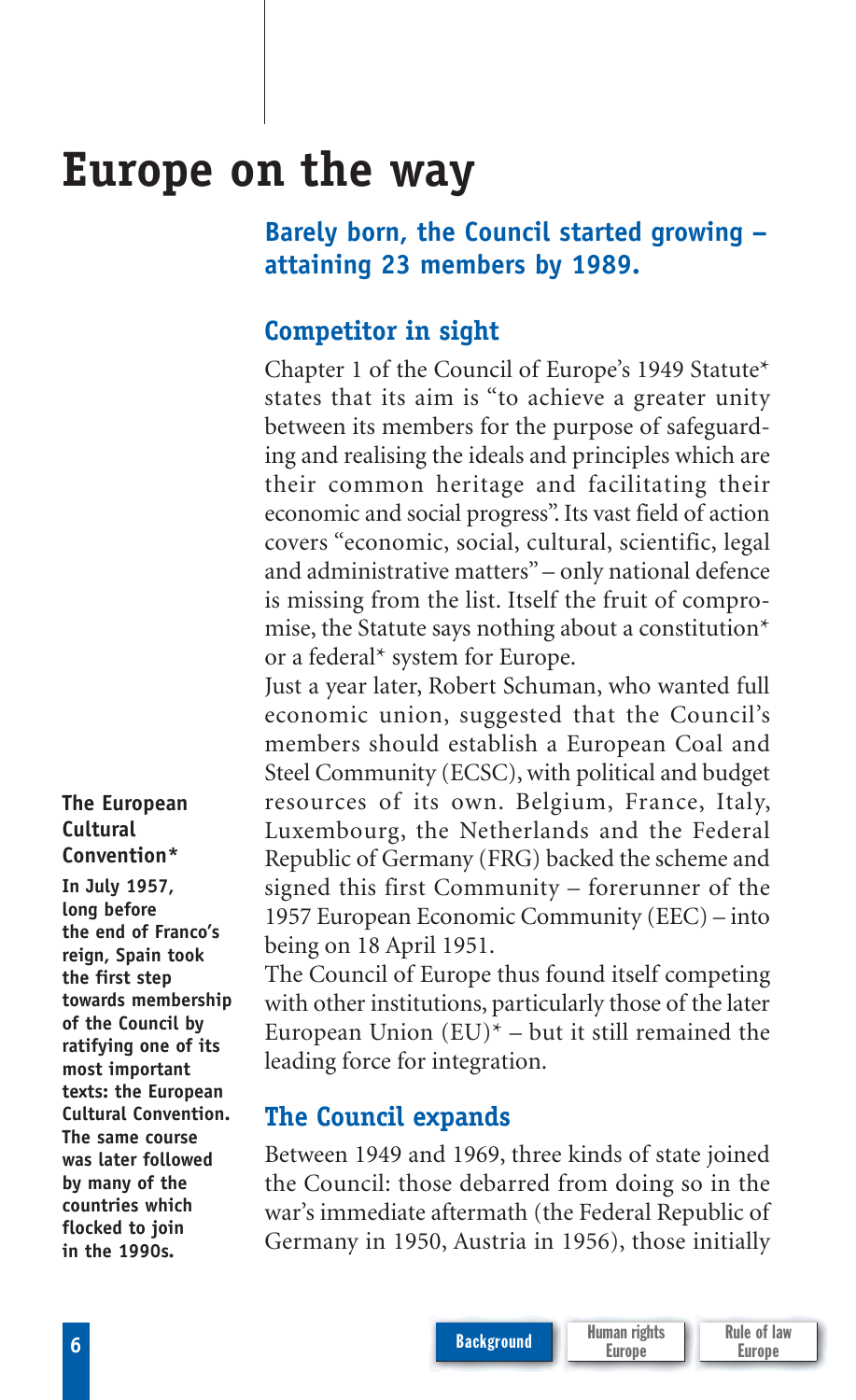deterred by neutrality or fear of compromising their sovereignty\* (Iceland in 1950, Switzerland in 1963), and those which had to achieve independence first (Cyprus in 1961, Malta in 1965).

During that period, the Council took shape and found its role. Significant developments included the first public hearing in the European Court of Human Rights\* (see pp. 20-21) in 1960, and the first conference of specialised ministers – the ministers of social and family affairs, who signed the European Social Charter in Turin on 18 October 1961. That year also saw the founding of the Council for Cultural Co-operation, which was open to nonmembers – like Finland, which took another 28 years to come aboard.

#### **Spain and Portugal**

These two states were already attracting special attention in 1951. For geostrategic (Cold War) reasons, many people wanted to have them in the Council. But both were dictatorships, and the Parliamentary Assembly (PACE, see pp. 12-13), which insisted that values mattered more than security, refused to admit them.

A special committee on European nations not represented in the Assembly was established, however, reflecting the Council's aim of integration, and its hope of seeing those states converted to democracy.

It took the "Carnation Revolution" (April 1974) to put an end to 48 years of the Salazar regime and open the way to Portugal's joining. It did so on 22 September 1976, and Spain followed suit on 24 November 1977, less than two years after Franco's death. It was not until 1986 that both joined the EU.

By the time the Council had added Liechtenstein (1978), San Marino (1988) and Finland (1989) to its list of members, its coverage of western Europe was all but complete – and the foundations of closer ties with the countries of eastern Europe had already been laid.

#### **The Palais de l'Europe**

**On 28 January 1977, the Council at last got a permanent home. Its move to the Palais de l'Europe in Strasbourg, designed for it by the architect Henri Bernard, made it a lasting and decisive physical presence on the European scene.**

> **The Council of Europe was the driving force behind the European project. Most west European countries joined it before joining the EU.**

Democratic<br>Europe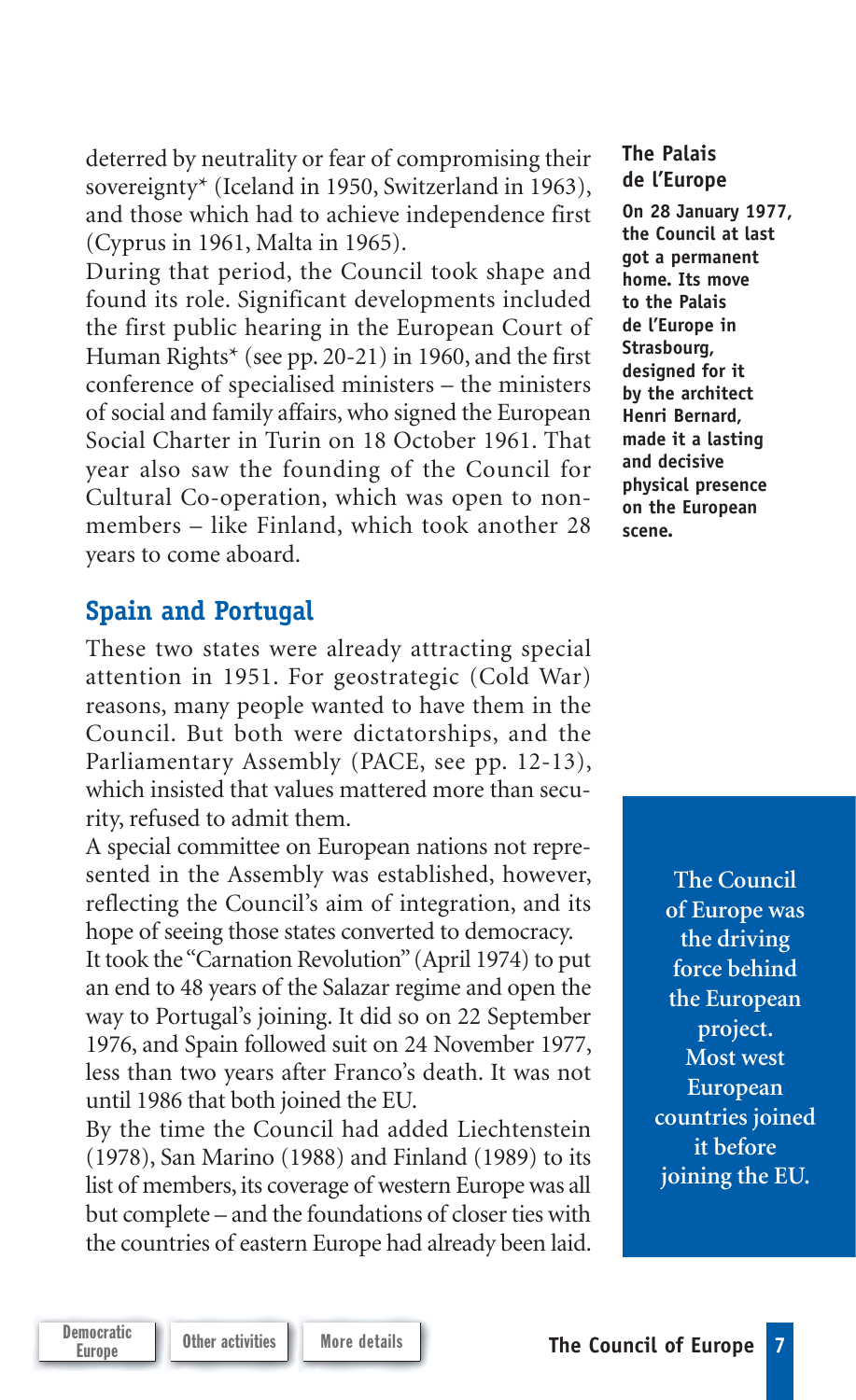# **The Council – Status and structure**

**The Council of Europe is an international organisation based in France, and is wholly independent of its host country.**

#### **Why Strasbourg?**

Strasbourg was chosen for mainly symbolic reasons. The city had changed hands between France and Germany three times over the 20th century and so the United Kingdom – its proposer – saw it as a fitting emblem of Franco-German reconciliation (and may have felt, too, that a provincial setting, well away from the national capital, would prevent the host country from squeezing the new institution). Relations between the Council of Europe and France are governed by the Special Agreement relating to the Seat of the Council of Europe, concluded in Paris on 2 September 1949, which provides that "the buildings and premises of the Council are inviolable".

#### **Budget ...**

The Council's activities and running costs are funded by its member states. Its ordinary budget in 2009 came to  $\epsilon$ 205 million, or approximately 25 cents for every national of its 47 member states. It received a further €36.7 million to cover staff pensions, and €36.6 million in special contributions (Eurimages, see pp. 56-57; European Pharmacopoeia, see pp. 58-59, etc.).

Approved by the Committee of Ministers (CM, see pp. 10-11), the budget has been on a tight rein for some years, with near-zero growth after inflation.